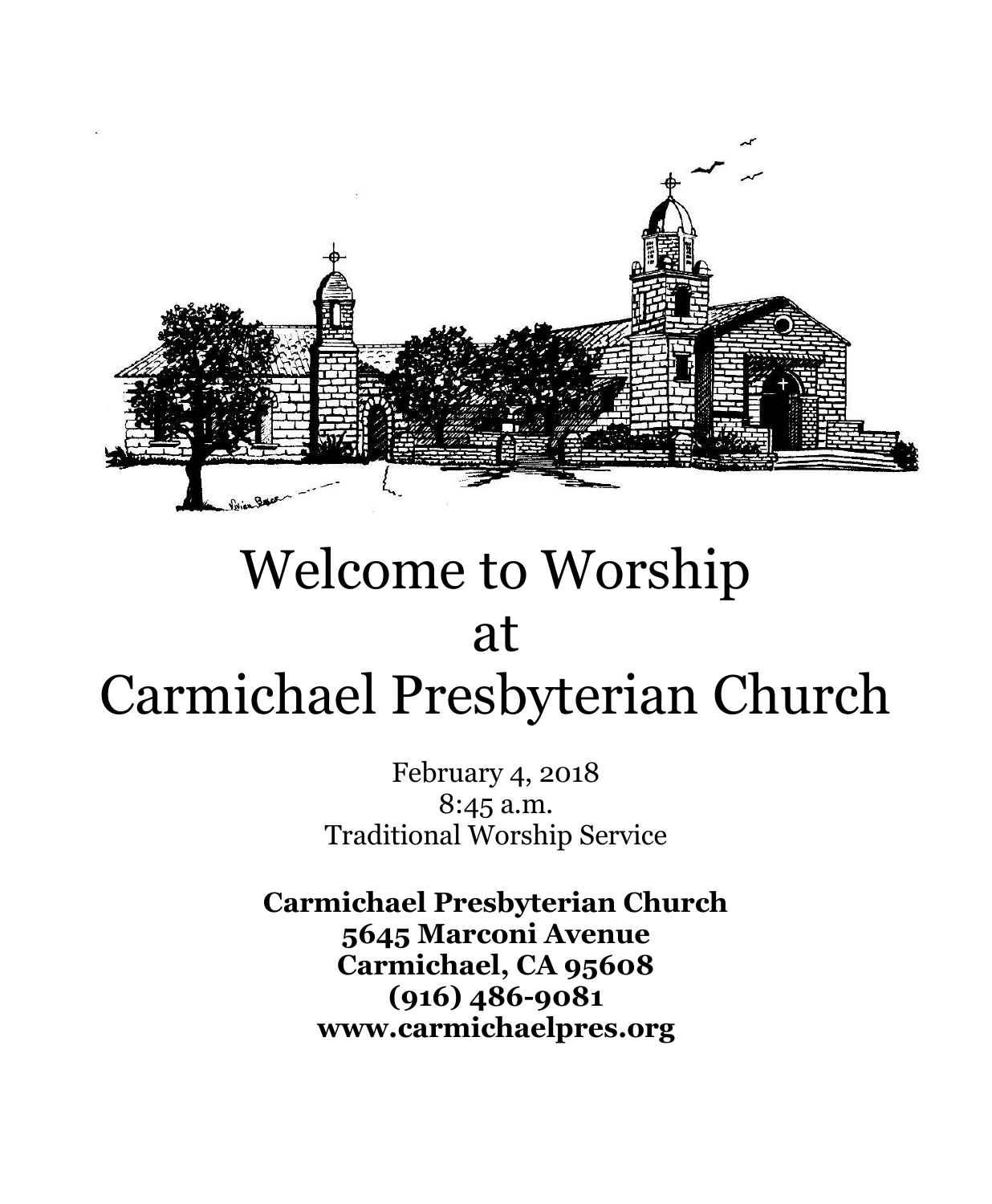## **CARMICHAEL PRESBYTERIAN CHURCH**

"A Church of Christ-centered worshipers enthusiastically caring for the diversity of ages, needs and interests, within the fellowship and committed to mission in the Carmichael community and in God's world."

## **COMMUNION**

February 4, 2018  $8:45$  a.m.

CALL OF THE BELL

PRELUDE "Allegretto" Scholze *(Please observe the Prelude as a time of quiet reflection.)*

\* WELCOME Pastor Ivan N. Herman Registration of Attendance Announcements Greeting One Another

# **LET US WORSHIP GOD**

| CHORAL INTROIT "Surely the Lord Is in This Place" | Colvin |
|---------------------------------------------------|--------|
| <b>Sanctuary Choir</b>                            |        |

# \* CALL TO WORSHIP

- Leader: Have we not known? Have we not heard?
- **People: Has it not been told to us since the beginning?**
- Leader: Those who wait for the Lord shall renew their strength;
- **People**: **They shall mount up with wings like eagles;**
- Leader: They shall run and not be weary;

**People: They shall walk and not faint.**

\* HYMN OF PRAISE "Sing Praise to God, Who Reigns Above" No. 483

# CALL TO CONFESSION

Leader: We fool ourselves if we think that our ways are hidden from God. Therefore let us confess our sin, trusting in the mercy of God our Maker.

# UNISON PRAYER OF CONFESSION

**God, you are everlasting, the creator of all that is. Your understanding is beyond measure. We confess to you that we have sinned against you and our neighbors. In your compassion, forgive us, for we place our hope in your steadfast love.**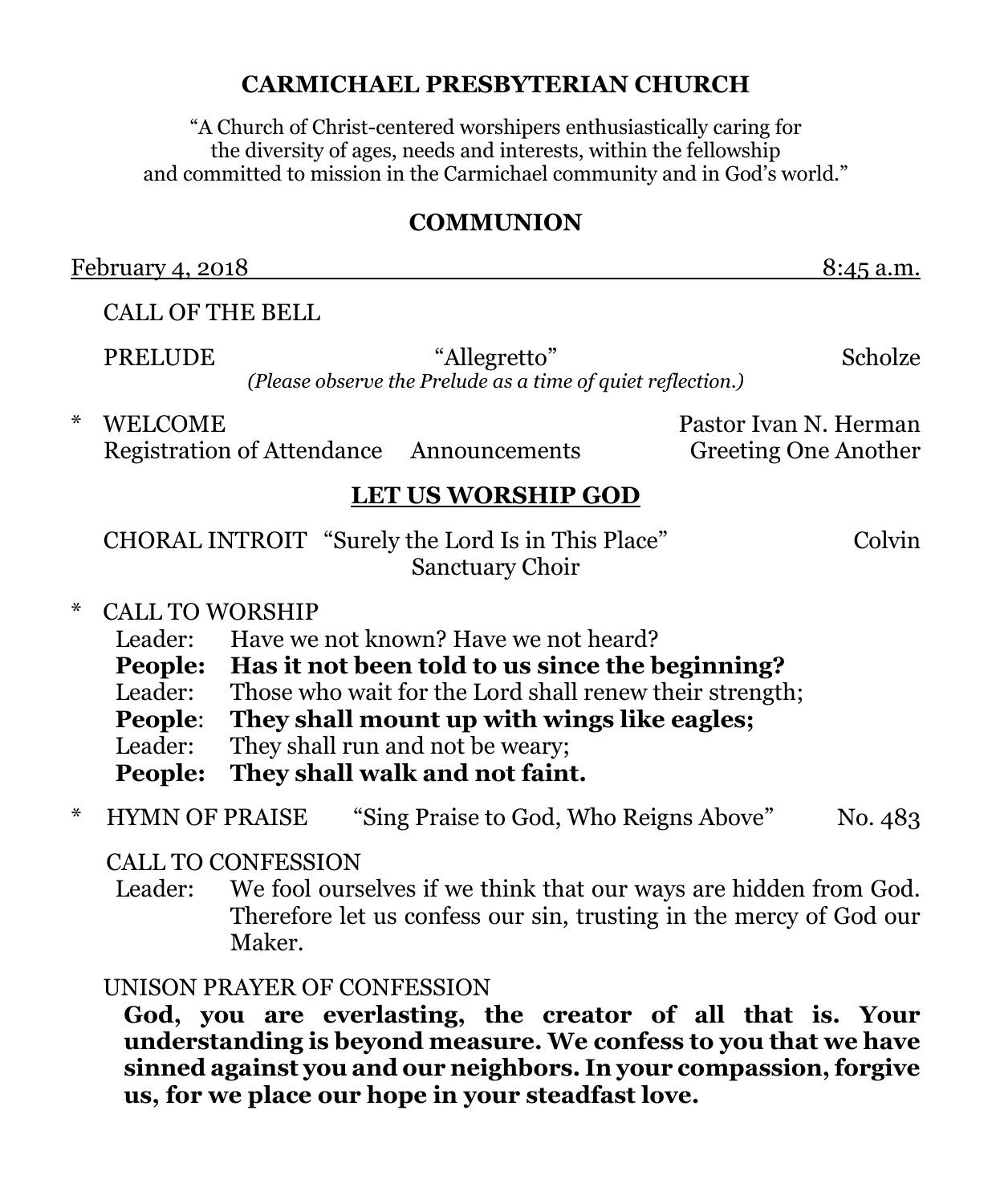### SILENT PRAYERS OF CONFESSION

#### ASSURANCE OF PARDON

Leader: Praise the Lord! Our God heals the brokenhearted and binds up our wounds.

# **People: God takes pleasure in those who place their trust in God's grace.**

*Unison: In Jesus Christ we are forgiven.*

**RESPONSE OF THE PEOPLE "The Gloria Patri" Traditional** *Glory be to the Father, and to the Son, and to the Holy Ghost: as it was in the beginning, is now and ever shall be, world without end. Amen, Amen.*

# **LET US OBSERVE GOD'S PRESENCE**

#### TIME FOR YOUNG PEOPLE

(Following the Time for Young People, children age 4-2<sup>nd</sup> grade may attend "Spark" in Room 104. Older children may return to their seats and are encouraged to participate in communion.)

ANTHEM "Great Is Thy Faithfulness" Courtney

Sanctuary Choir

*Great is Thy faithfulness, O God my Father, there is no shadow of turning with Thee; Thou changest not, Thy compassions they fail not; as Thou hast been Thou forever wilt be. Great is Thy faithfulness! Great is Thy faithfulness! Morning by morning new mercies I see; All I have needed Thy hand hath provided--great is Thy faithfulness, Lord, unto me! Summer and winter, and springtime and harvest, Sun, moon and stars in their courses above Join with all nature in manifold witness to Thy great faithfulness, mercy and love.*

*Pardon for sin and a peace that endureth, Thine own dear presence to cheer and to guide; Strength for today and bright hope for tomorrow, Blessings all mine, with ten thousand beside!*

### SCRIPTURE LESSON 1 Corinthians 9:16-23

N.T. Page 171

| <b>SERMON</b> | "It's All About Relationships" | Pastor Keith L. DeVries |
|---------------|--------------------------------|-------------------------|
|               |                                |                         |

# \* HYMN OF PREPARATION "Living Word of God Eternal" No. 512

INVITATION TO COMMUNION

PRAYER OF THANKSGIVING

#### SHARING THE ELEMENTS

(Please hold the bread and all partake together; please partake of the cup as it is passed.)